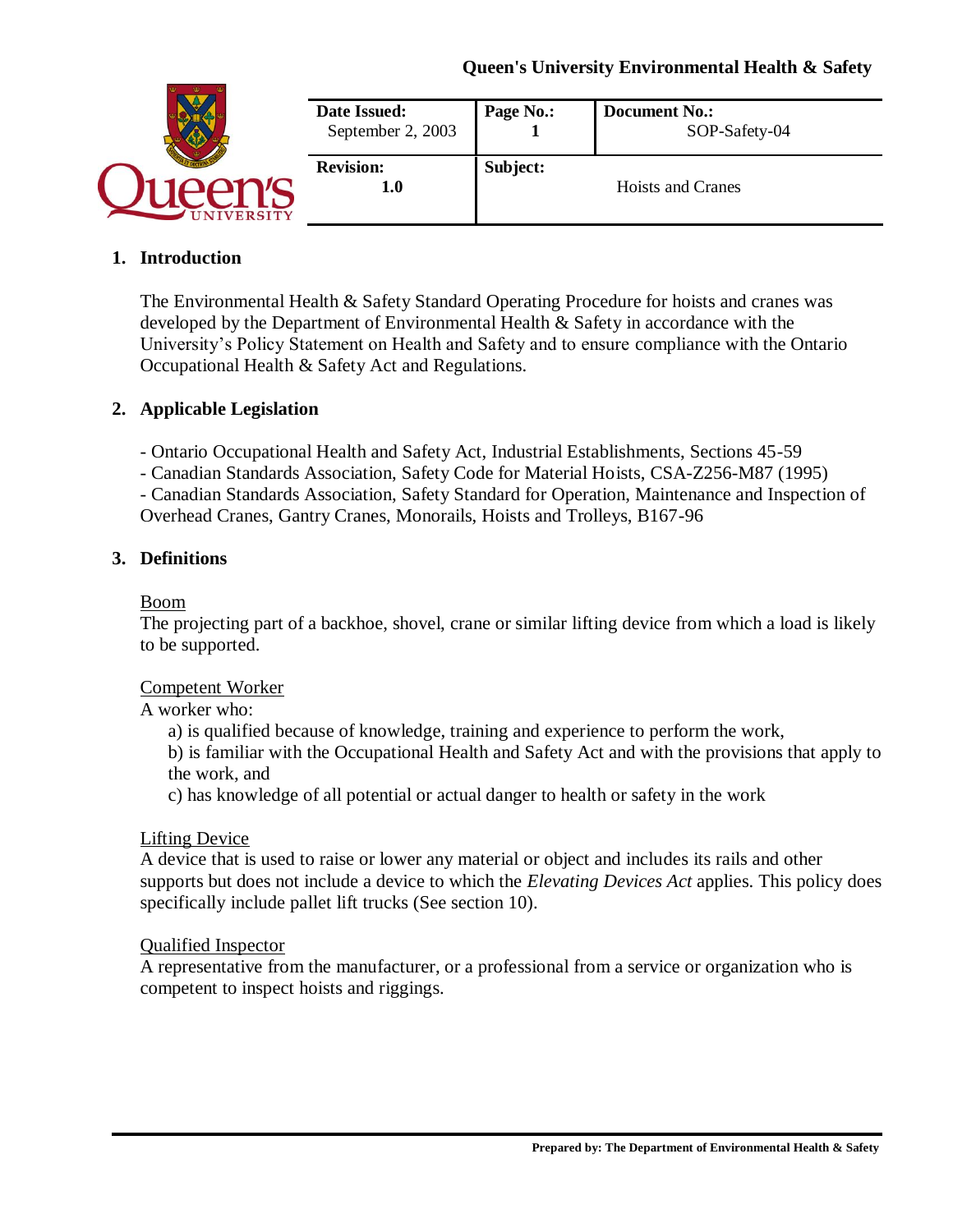| <b>JIVERSITY</b> | Date Issued:<br>September 2, 2003 | Page No.: | <b>Document No.:</b><br>SOP-Safety-04 |
|------------------|-----------------------------------|-----------|---------------------------------------|
|                  | <b>Revision:</b><br>1.0           | Subject:  | <b>Hoists and Cranes</b>              |

## **4. Responsibilities**

This section outlines the responsibilities within the University for the implementation of this SOP.

#### **4.1 Directors, Department Heads & Managers:**

Each has the following responsibilities under this SOP:

- To ensure that pertinent supervisors and employees are notified of their responsibilities for working with hoists or cranes;

- To ensure that all employees have received instruction in the operation of hoists and cranes through courses offered by the Department of Environmental Health and Safety, and departmental instruction on the specific hoists and cranes that the employee will be operating

- To ensure that procedures, equipment and materials appropriate for the specific work locations under his/her authority are provided to protect the health and safety of all employees;

-To ensure that all employees are given adequate supervision and instruction on the hazards of hoist and crane operation,

-To ensure that the components of this SOP and the Occupational Health and Safety Act are implemented in all facilities under his/her authority.

#### **4.2 Supervisors**

Supervisors must be knowledgeable about the hazards and standard operating procedures associated with working with hoists and cranes under his/her authority, the education and training requirements for working with hoists and cranes, the appropriate standard operating procedures for all such locations under his/her authority, as well as the other requirements of this program. He/she has the following responsibilities:

- To ensure that employees are familiar with the hazards and the standard operating procedures for working with hoists and cranes;

- To ensure that all employees act in accordance with the standard operating procedures for hoists and cranes;

- To ensure that all employees use appropriate equipment and materials for working with hoists and cranes at all times;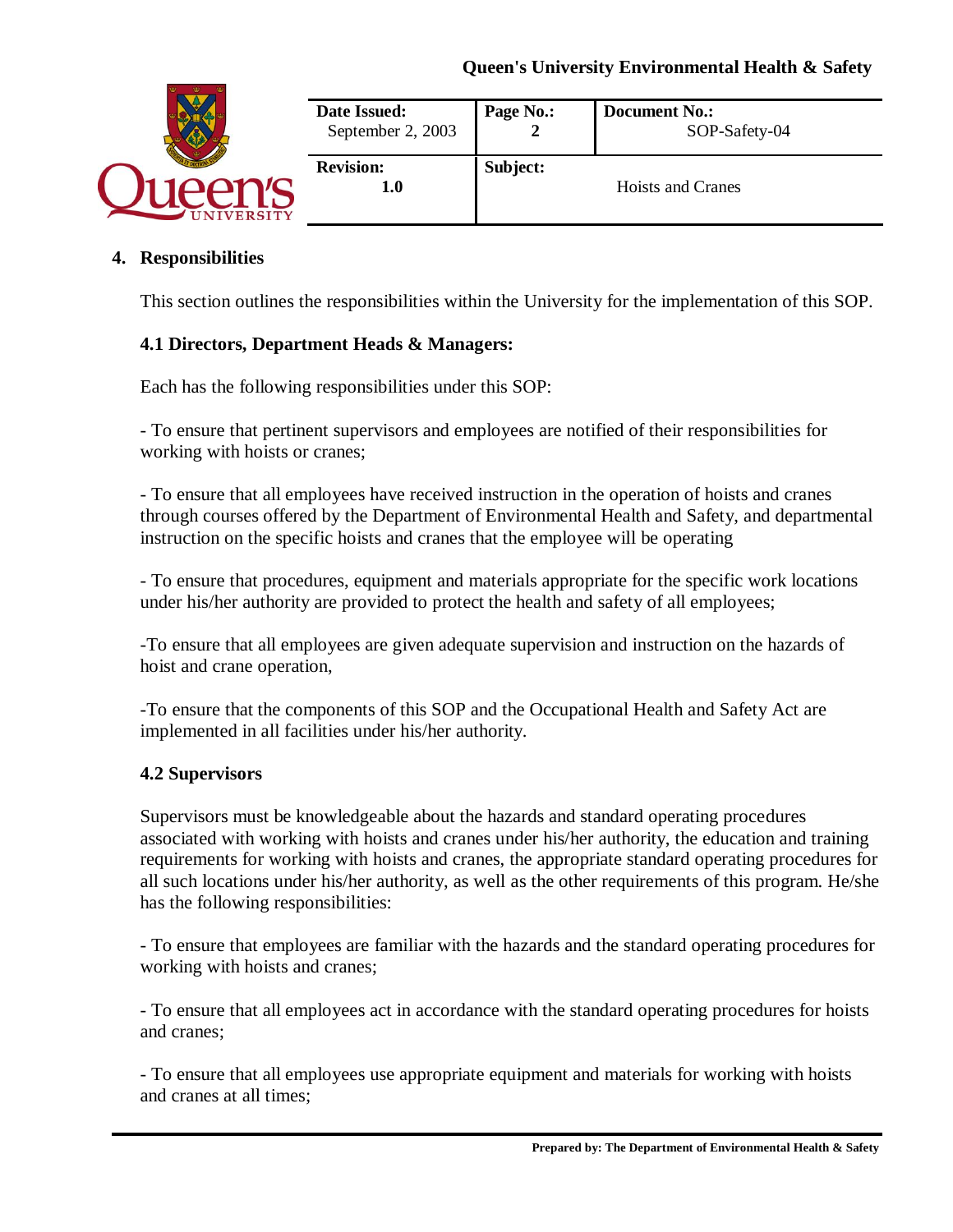| <b>IVERSITY</b> | Date Issued:<br>September 2, 2003 | Page No.: | <b>Document No.:</b><br>SOP-Safety-04 |
|-----------------|-----------------------------------|-----------|---------------------------------------|
|                 | <b>Revision:</b><br>1.0           | Subject:  | <b>Hoists and Cranes</b>              |

### **4.3 Employees/Students**

Employees have the following responsibilities:

- To be familiar with the hazards associated with working with hoists and cranes, the pertinent standard operating procedures for the equipment;

- To work in accordance with written standard operating procedures for hoists and cranes;

- To use the appropriate equipment and materials provided for working with hoists and cranes;

- To promptly report any known or suspected accidents, unsafe conditions or unsafe procedures to his/her supervisor.

## **5. Training**

Employees and students using hoist and cranes must take the "Hoist and Crane" Training course offered through the Department of Environmental Health and Safety. Employees and students must be re-certified every two years.

Training records for courses offered through the Department of Environmental Health and Safety will be held by EH&S. Certificates will be issued to all employees and students who successfully complete the training.

Departments must keep records of their hoist specific training sessions. These records must include (but not limited to): Employees Name, Date of Training, and Equipment Trained on. A syllabus of the training course must be kept with the training records.

Departments must also train employees on each piece of equipment that they will use. When new or replacement equipment is purchased, employees must be trained on that equipment prior to use. A "Record of Training – Specific Equipment – Hoists and Cranes" (Appendix 1) must be completed and kept in Departmental records.

# **6. Registration**

All cranes and hoists must be registered with the department of Environmental Health and Safety through their website<https://www.queensu.ca/forms/ehs-lift-equipment-registration>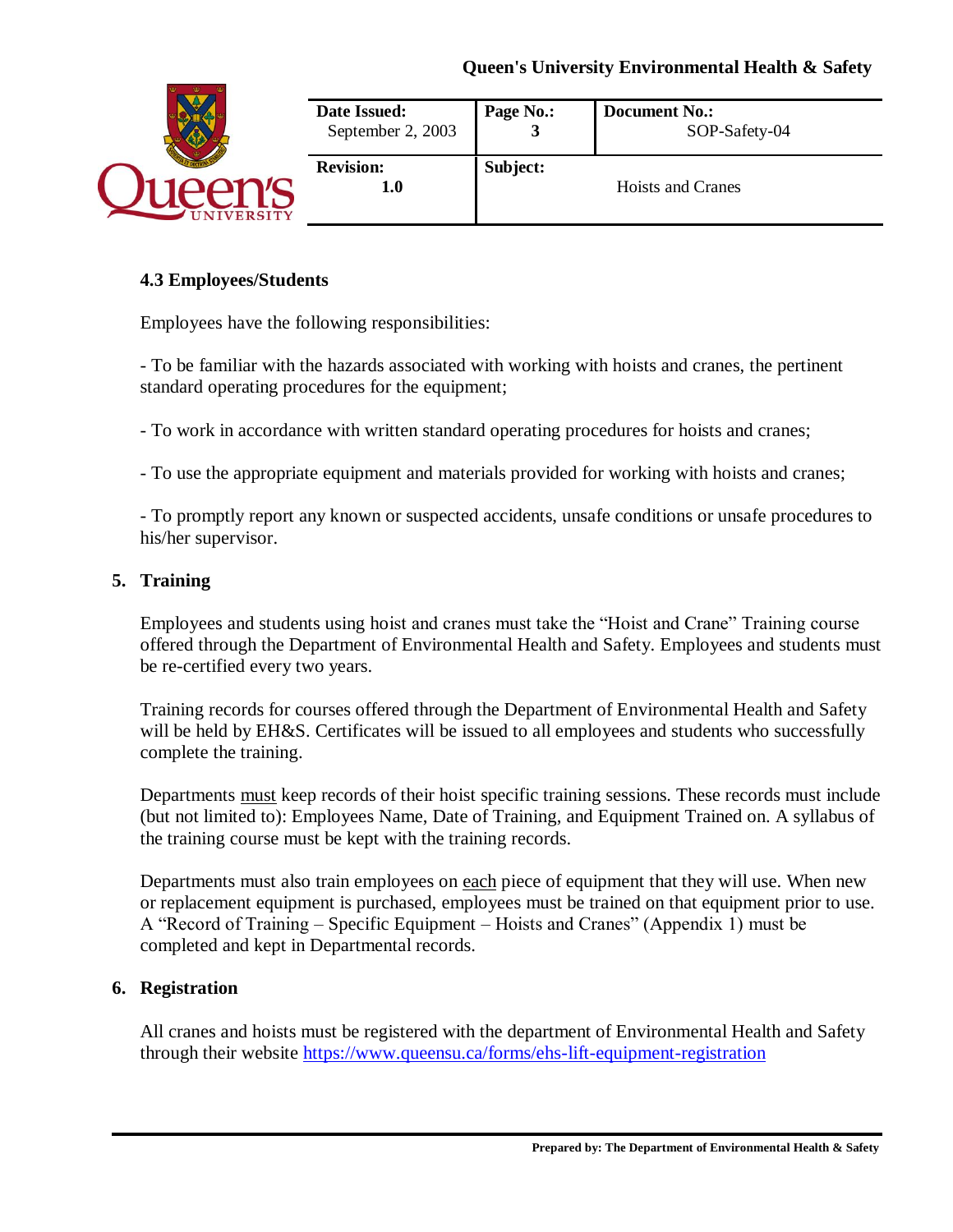| <b>IVERSITY</b> | Date Issued:<br>September 2, 2003 | Page No.: | <b>Document No.:</b><br>SOP-Safety-04 |
|-----------------|-----------------------------------|-----------|---------------------------------------|
|                 | <b>Revision:</b><br>1.0           | Subject:  | <b>Hoists and Cranes</b>              |

## **7. Inspections**

A qualified inspector must inspect lifting devices before being placed in service. A copy of the inspection report must be filed with the Department of Environmental Health & Safety.

Annual Inspections will be co-ordinated by Environmental Health and Safety. A qualified inspector will inspect devices. A qualified inspector shall inspect load chains, wire ropes, slings and other accessories annually. Environmental Health and Safety shall maintain a permanent record of each inspection. A copy of the most recent inspection must be posted in the department.

A permanent record must be kept of all inspections of, tests of, repairs to, modifications to and maintenance of a crane or hoisting device.

The operator or a designated person shall conduct visual inspections at least monthly. The results of the inspection shall be recorded in a logbook.

The following items shall be examined for defects, malfunctions and damage during the monthly inspection:

- a) all operational functions;
- b) leakage in lines, tanks, valves, pumps, and other parts of air or hydraulic systems;
- c) deformed, worn, or cracked hooks;
- d) hook latches;
- e) hoist ropes;
- f) limit device(s) for function;
- g) function labels for operator control; and
- h) all brakes

# **8. Operating Guidelines**

The following are some general operating guidelines that govern the use of hoists and cranes:

a) No lifts may be performed where the load passes over another person.

b) In general, hoists and cranes will only be used during normal operating hours and be lockedout when not in use.

c) The use of hoist and cranes after normal operating hours must have prior approval of the operator's supervisor and the Departmental Manager.

d) Only persons designated as competent and certified crane operators may operate hoisting equipment after normal working hours and **must not do so alone**.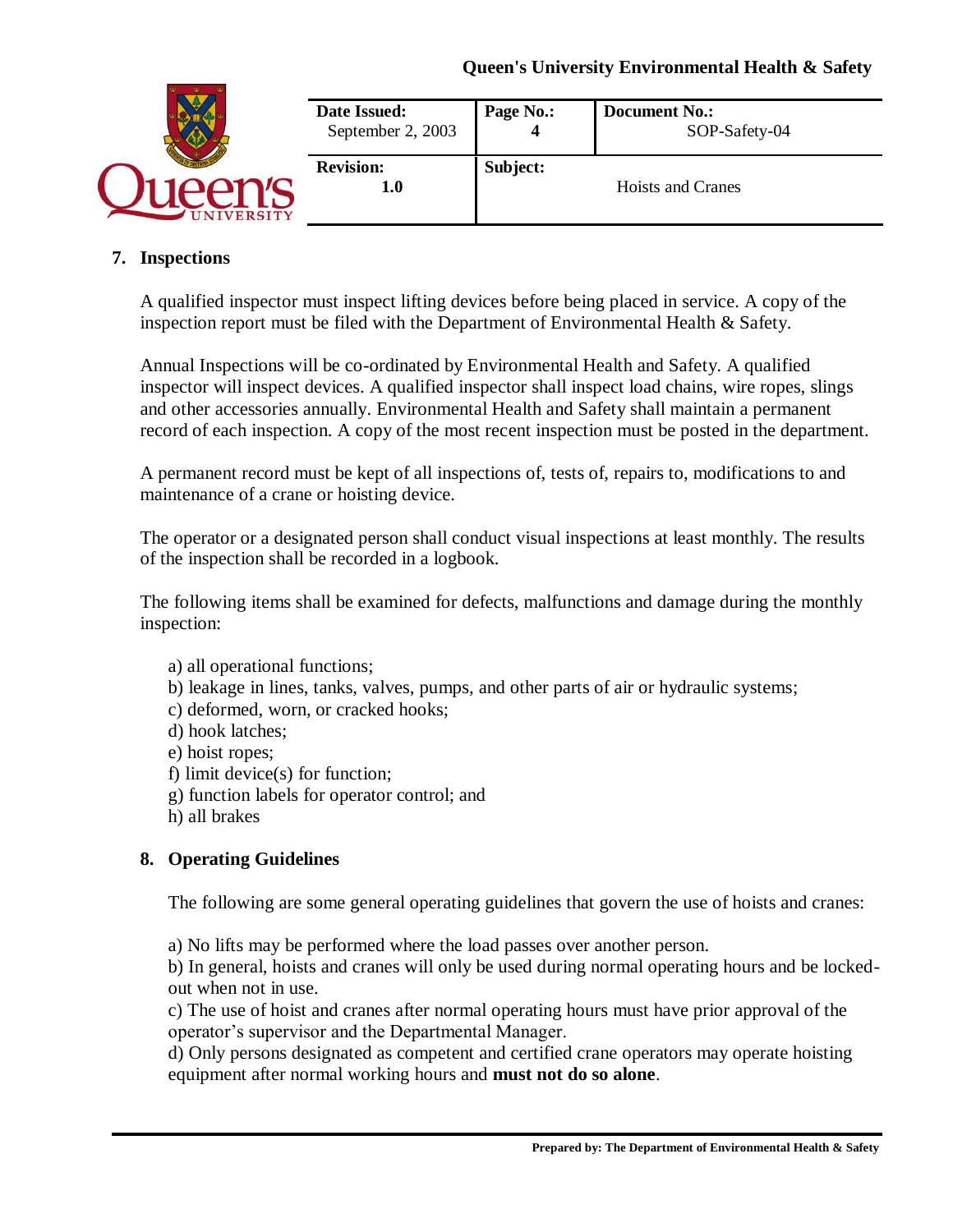| <b>IVERSITY</b> | Date Issued:<br>September 2, 2003 | Page No.: | <b>Document No.:</b><br>SOP-Safety-04 |
|-----------------|-----------------------------------|-----------|---------------------------------------|
|                 | <b>Revision:</b><br>1.0           | Subject:  | Hoists and Cranes                     |

e) Persons in care and control of any hoisting equipment are responsible for the safety of all personnel in the near vicinity.

It may be necessary to develop additional operating guidelines within the department depending on the nature of the equipment and materials being handed.

# **9. Auditing**

The Department of Environmental Health & Safety reserves the right to audit departmental compliance with this policy through an inspection of the documentation outlined in the various sections of this policy.

## **10. Pallet Lift Trucks**

Pallet lift trucks must be registered with the Department of Environmental Health & Safety through their website<https://www.queensu.ca/forms/ehs-lift-equipment-registration>

Departments must also train employees on each pallet truck that they will use. When new or replacement equipment is purchased, employees must be trained on that equipment prior to use. A "Record of Training – Specific Equipment – Pallet Lift Trucks" (Appendix 2) must be completed and kept in Departmental records.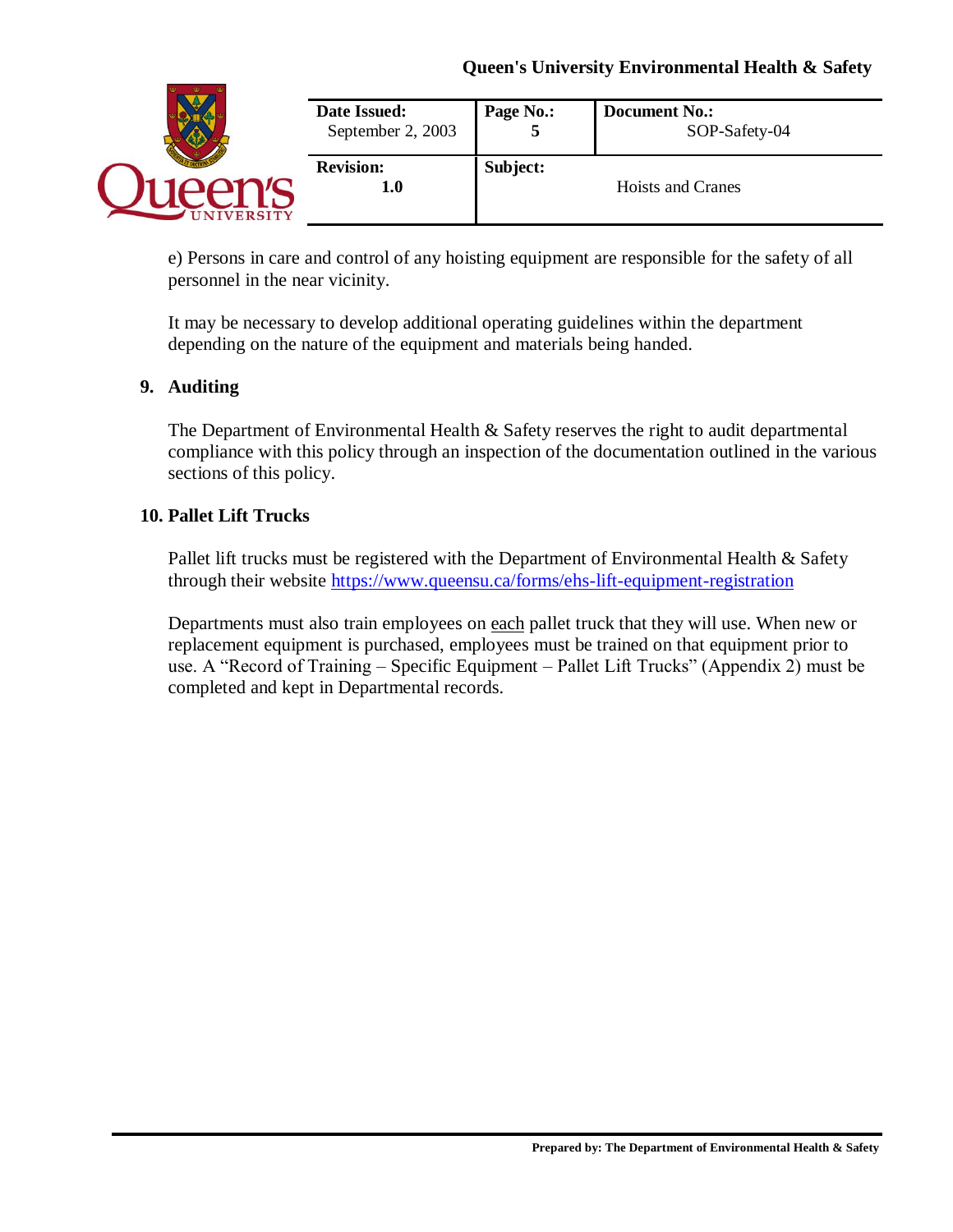## **Record of Specific Training Hoists and Cranes**

|                  | Description of Equipment and hoisting operation: ________________________________                                                                                                                                                                                                       |
|------------------|-----------------------------------------------------------------------------------------------------------------------------------------------------------------------------------------------------------------------------------------------------------------------------------------|
|                  | <u> 1989 - Johann Stoff, deutscher Stoffen und der Stoffen und der Stoffen und der Stoffen und der Stoffen und de</u><br>,我们也不会有什么。""我们的人,我们也不会有什么?""我们的人,我们也不会有什么?""我们的人,我们也不会有什么?""我们的人,我们也不会有什么?""我们的人                                                                               |
| these documents. | I have read and understood the Queen's University Standard Operating Procedures - Hoists<br>and Cranes, and the Departmental Policies. I have also read and understood the operating<br>manual for the above-mentioned piece of equipment. I will follow all procedures as set forth in |
|                  |                                                                                                                                                                                                                                                                                         |
|                  |                                                                                                                                                                                                                                                                                         |
|                  |                                                                                                                                                                                                                                                                                         |
|                  | Date: $\_\_$                                                                                                                                                                                                                                                                            |